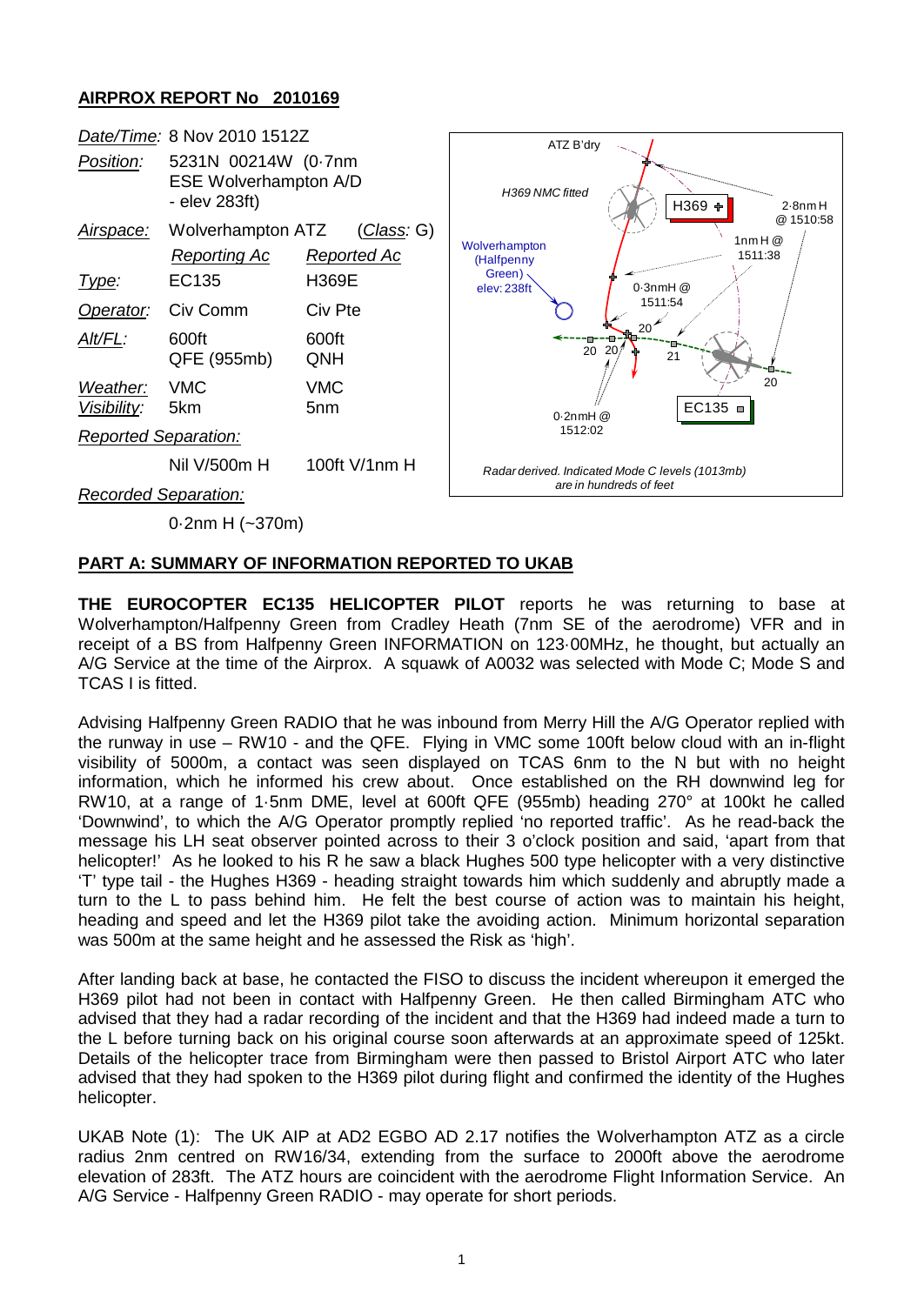**THE MCDONNELL DOUGLAS HUGHES 369E HELICOPTER (H369) PILOT** reports that he had departed from a private helicopter landing site near Sutton-in-Ashfield Nottinghamshire, VFR, bound for a private site at Wellington Somerset. After tracking W to avoid the congested airspace around Birmingham whilst in communication with East Midlands ATC, he turned onto a southerly heading towards Gloucester/Bristol. Switching from East Midlands, squawking A7000 - NMC fitted - he called some aerodromes en-route that he thought were in range including Wolverhampton/Halfpenny Green from whom he received no response, but he continued to listen out on their frequency as he was being forced towards their ATZ by weather. Heading 180° at 120kt, flying in a level cruise at an altitude of 600ft QNH, both he and his passenger had seen the EC135 in their 10 o'clock about 2nm away, at approximately the same height before the other pilot called, he thought, 'finals', but because of the poor visibility he could not ascertain its direction of flight instantly. After indicating that it was on 'final' for the active runway, Wolverhampton/Halfpenny Green cleared the other pilot to land and reported no traffic in the area. At this point, he thought 3nm E abeam of Halfpenny Green, the route of the other helicopter became clear and he turned away from the aerodrome so as not to conflict with the traffic. He also made a radio call indicating that he was visual with the helicopter. He passed some distance behind the helicopter and continued en route; minimum separation was estimated at 100ft vertically, 1nm horizontally and the assessed Risk as 'none'.

He had been listening out on the Wolverhampton/Halfpenny Green frequency for about 5min before arriving in the vicinity of the aerodrome but this was the first communication he had heard from the other helicopter, or indeed any ac on the frequency.

**ATSI** reports that the Airprox occurred at 1512:02, in Class G airspace, 0.7nm ESE of Wolverhampton/Halfpenny Green, between a Eurocopter (EC135) and a Hughes 369E helicopter (H369). At the time of the Airprox Halfpenny Green was providing an A/G Service. The QFE was reported as 955mb.

The EC135, based at Wolverhampton, was returning VFR after the completion of a task at Cradley Hill, which lies to the E. The H369 was operating on a VFR flight from Sutton in Ashfield (Nottinghamshire) to Wellington (Somerset).

The Birmingham 1450Z METAR was:

10008KT 6000 -RA BKN007 BKN010 04/03 Q0965=

ATSI had access to radar recordings provided by NATS Swanwick and RTF recordings provided by Wolverhampton. The timing of the RTF recordings is estimated to have a timing error of approximately +1.5min, compared with the radar recording. A correction has been applied, with the incorrect time in brackets.

The EC135 reported inbound and at 1508:55 [1510:25], A/G passed the EC135 pilot information, *"(EC135)c/s Halfpenny Green RADIO Runway 1-0 QFE 9-5-5 millibars."* This was acnowledged, *"1-0 9-5-5 and we're er just overhead er Merry Hill this time.*" At 1510:23 the radar recording shows both helicopters tracking toward the aerodrome. The EC135 is shown 3.9nm E of the aerodrome, displaying a squawk of A0032, with Mode C indicating FL20. The H369, is shown 3.3nm NNE of the aerodrome, displaying the conspicuity squawk A7000 without Mode C. At 1510:58 the radar recording shows the H369 entering the ATZ, 2nm NNE of the aerodrome and the EC135 approaching the ATZ from the E, with horizontal separation of 2·8nm. The RTF recording indicates that no RT call was received by A/G, prior to the H369 entering the ATZ. At 1511:54 the radar recording shows both helicopters on a converging course. The EC135 is 0.9nm ESE of the aerodrome and the H369 is shown in the EC135's half past 12 position at a range of 0.3nm, crossing from R to L At about 1512:03 [1513:33], the EC135 pilot reports, *"Er (EC135)c/s is er downwind for 1-0"* and A/G replied, *"(EC135)c/s roger no other reported traffic."* The EC135 pilot responded, *"No reported traffic (EC135)c/s"* and shortly afterwards*, "er apart from the er Hughes 5 hundred.*" At 1512:02, the radar recording shows the two helicopters in close proximity at a position 0.7nm ESE of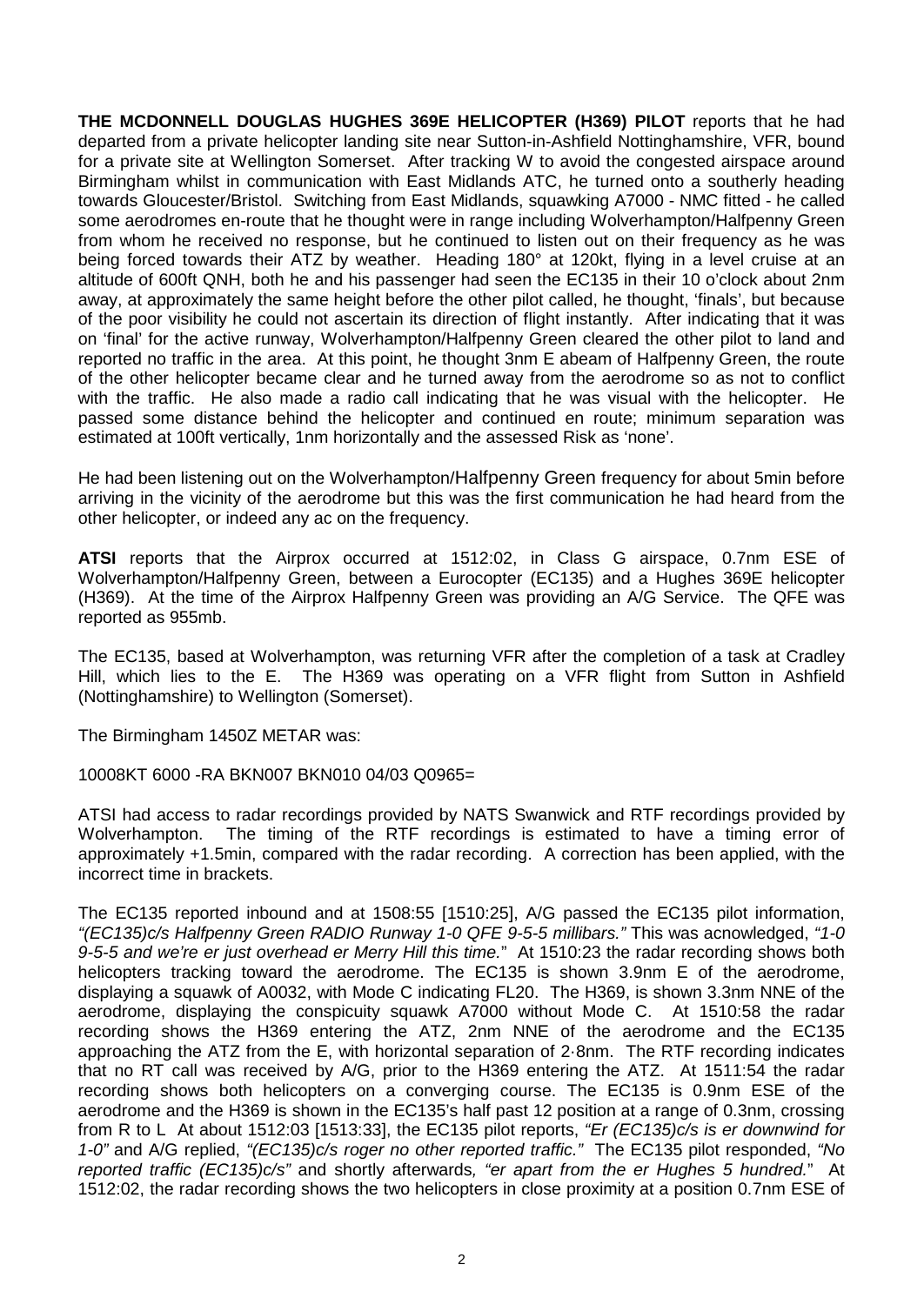the aerodrome. The H369 is shown after turning L to pass 0·2nm behind the EC135, which is indicating FL20 (converts to a height of 434ft QFE (955mb) at 1mb equal to 27ft). A call is then received, *"we're visual with the helicopter"* and this was believed by ATSI, to be from the H369 helicopter pilot. The A/G operator may have believed that this call was from the EC135 pilot. A/G responded to the EC135 pilot's call, *"my apologies er (EC135)c/s."* 

The H369 pilot's written report indicated that a call was made to A/G without a response and also that he reported listening out on the frequency 5min prior to arriving in the vicinity of the aerodrome, without hearing any other ac on frequency. The RTF exchange between A/G and the EC135 pilot, occurred 3min prior to the Airprox.

The H369 pilot's written report also indicated that the EC135 helicopter had been sighted before the EC135 pilot reported on 'final'. This is considered by CAA ATSI to be the 'downwind' call made by the EC135 pilot at 1512:03.

At 1515:30 [1517.00], another helicopter called A/G, requesting information on traffic 5nm S of the aerodrome. A/G responded and indicated that this may have been the H369 that had passed to the E of the aerodrome without calling.

Halfpenny Green RADIO provided an A/G Service and was not aware of the H369 until it passed very close to the aerodrome and was sighted by the EC135 pilot.

UKAB Note (2): The applicable UK AIP entry at ENR 1-4-10 dated 17 Dec 09, extant when the Airprox occurred, states that:

#### 2.7.2.1

... An ATZ assumes the conditions associated with the Class of Airspace in which it is situated. As a minimum, when flying within an ATZ, the requirements of Rule 45 of the Rules of the Air Regulations 2007 must be complied with.

### 2.7.2.3

Pilots should be aware that in order to comply with the provisions of Rule 45 they must adopt the following procedures:

a. Before taking off or landing at an aerodrome within an ATZ or transiting through the associated airspace….…obtain information from the flight information service unit or air/ground radio station to enable the flight to be conducted with safety.

b. Radio equipped aircraft must maintain a continuous watch on the appropriate radio frequency and advise the…….flight information unit or air/ground radio station of their position and height on entering the zone and immediately prior to leaving it.

### 2.7.2.4

Failure to establish two-way radio communications with the…….flight information unit or air/ground radio station during their notified hours of operation must not be taken as an indication that the ATZ is inactive. In that event, except where the aircraft is in a state of emergency or is being operated in accordance with radio failure procedures, pilots should remain clear of the ATZ.'

# **PART B: SUMMARY OF THE BOARD'S DISCUSSIONS**

Information available included reports from the pilots of both ac, a transcript of the relevant RT frequency, radar video recordings and a report from the appropriate ATC authority.